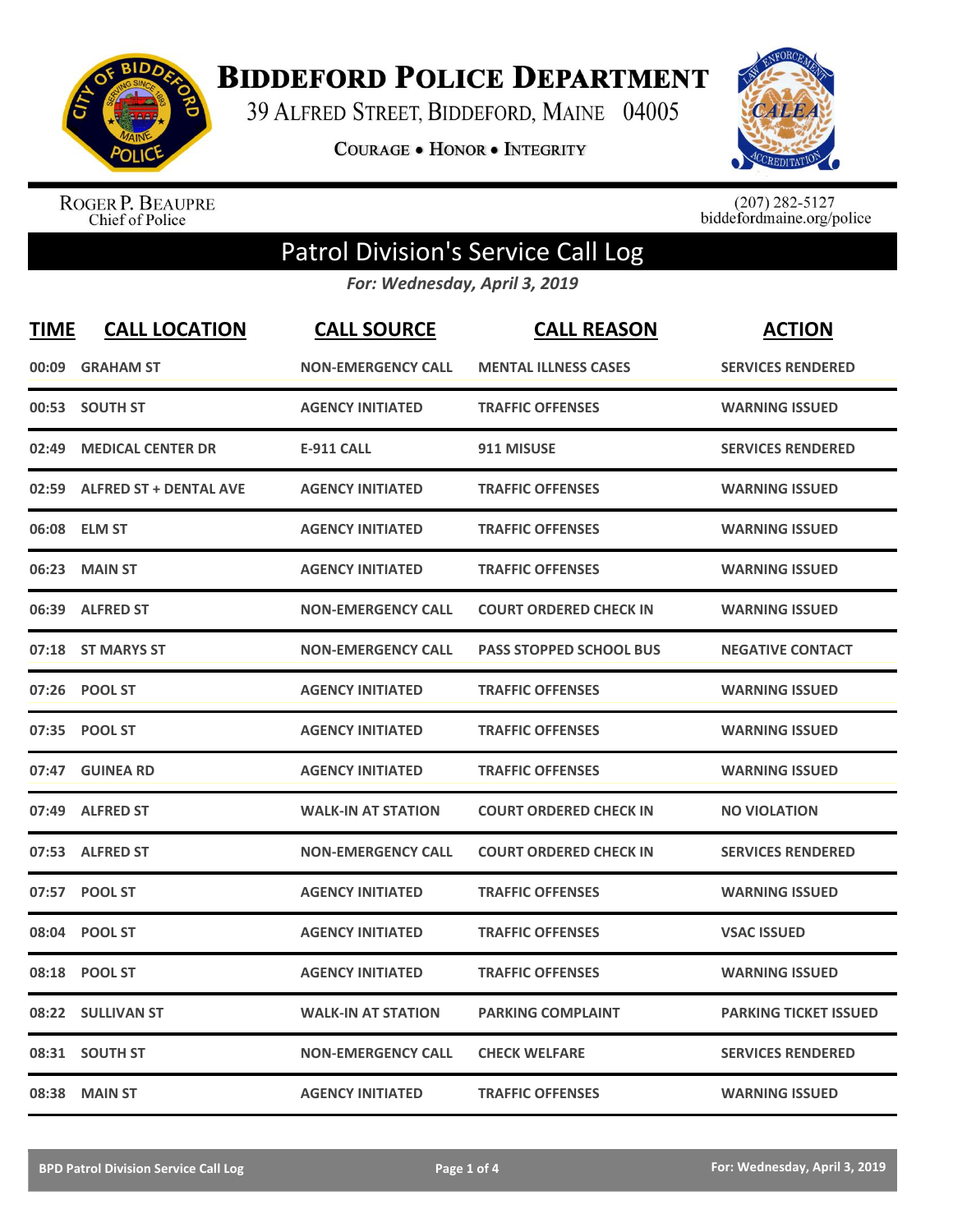| 08:50 SOUTH ST   |                                                                                                                      | <b>AGENCY INITIATED</b>   |                                  |                           |  |  |
|------------------|----------------------------------------------------------------------------------------------------------------------|---------------------------|----------------------------------|---------------------------|--|--|
|                  |                                                                                                                      |                           | <b>TRAFFIC OFFENSES</b>          | <b>WARNING ISSUED</b>     |  |  |
| 08:59 SOUTH ST   |                                                                                                                      | <b>AGENCY INITIATED</b>   | <b>TRAFFIC OFFENSES</b>          | <b>WARNING ISSUED</b>     |  |  |
| 09:05 POOL ST    |                                                                                                                      | <b>AGENCY INITIATED</b>   | <b>TRAFFIC OFFENSES</b>          | <b>WARNING ISSUED</b>     |  |  |
| 10:18 TAYLOR ST  |                                                                                                                      | <b>E-911 CALL</b>         | 911 MISUSE                       | <b>WARNING ISSUED</b>     |  |  |
| 10:23 POOL ST    |                                                                                                                      | <b>AGENCY INITIATED</b>   | <b>TRAFFIC OFFENSES</b>          | <b>WARNING ISSUED</b>     |  |  |
| 10:23 ALFRED ST  |                                                                                                                      | <b>NON-EMERGENCY CALL</b> | <b>SUSPICION</b>                 | <b>NO VIOLATION</b>       |  |  |
| 10:31 ALFRED ST  |                                                                                                                      | <b>AGENCY INITIATED</b>   | <b>TRAFFIC OFFENSES</b>          | <b>WARNING ISSUED</b>     |  |  |
| 10:40 ALFRED ST  |                                                                                                                      | <b>AGENCY INITIATED</b>   | <b>TRAFFIC OFFENSES</b>          | <b>CITATION ISSUED</b>    |  |  |
|                  | OFFENDER: EMILY MARIE HAUGH  AGE: 29  RESIDENT OF: FREEPORT, ME<br><b>CHARGE: FAILURE TO REGISTER VEHICLE</b>        |                           |                                  |                           |  |  |
| 10:46 POOL ST    |                                                                                                                      | <b>NON-EMERGENCY CALL</b> | <b>THEFT</b>                     | <b>REPORT TAKEN</b>       |  |  |
| 10:48 KOSSUTH ST |                                                                                                                      | <b>NON-EMERGENCY CALL</b> | <b>THEFT OF SERVICES</b>         | <b>CIVIL COMPLAINT</b>    |  |  |
| 10:49 ELM ST     |                                                                                                                      | <b>AGENCY INITIATED</b>   | <b>TRAFFIC OFFENSES</b>          | <b>WARNING ISSUED</b>     |  |  |
| 10:57 MAY ST     |                                                                                                                      | <b>AGENCY INITIATED</b>   | <b>TRAFFIC OFFENSES</b>          | <b>WARNING ISSUED</b>     |  |  |
| 11:06 ALFRED ST  |                                                                                                                      | <b>AGENCY INITIATED</b>   | <b>SEX OFFENDER REGISTRATION</b> | <b>REPORT TAKEN</b>       |  |  |
| 11:09 MAY ST     |                                                                                                                      | <b>AGENCY INITIATED</b>   | <b>TRAFFIC OFFENSES</b>          | <b>WARNING ISSUED</b>     |  |  |
| 11:16 MAY ST     |                                                                                                                      | <b>AGENCY INITIATED</b>   | <b>TRAFFIC OFFENSES</b>          | <b>CITATION ISSUED</b>    |  |  |
|                  | OFFENDER: NICHOLAS JAMES WELD  AGE: 23  RESIDENT OF: BIDDEFORD, ME<br><b>CHARGE: OPERATE VEHICLE WITHOUT LICENSE</b> |                           |                                  |                           |  |  |
|                  | 11:22 ALFRED ST + WEST MYRTLE ST                                                                                     | <b>AGENCY INITIATED</b>   | <b>TRAFFIC OFFENSES</b>          | <b>WARNING ISSUED</b>     |  |  |
|                  | 11:27 WINDSOR LN                                                                                                     | <b>NON-EMERGENCY CALL</b> | <b>BURGLARY</b>                  | <b>NO ACTION REQUIRED</b> |  |  |
| 11:30 ALFRED ST  |                                                                                                                      | E-911 CALL                | 911 MISUSE                       | <b>NO ACTION REQUIRED</b> |  |  |
|                  | 12:04 OLD POOL RD + HILLS BEACH RD AGENCY INITIATED                                                                  |                           | <b>TRAFFIC OFFENSES</b>          | <b>WARNING ISSUED</b>     |  |  |
| 12:06 MYRTLE ST  |                                                                                                                      | <b>E-911 CALL</b>         | 911 MISUSE                       | <b>UNABLE TO LOCATE</b>   |  |  |
|                  | 12:10 OLD POOL RD + HILLS BEACH RD AGENCY INITIATED                                                                  |                           | <b>TRAFFIC OFFENSES</b>          | <b>WARNING ISSUED</b>     |  |  |
|                  | 12:10 PIERSONS LN                                                                                                    | <b>E-911 CALL</b>         | 911 MISUSE                       | <b>UNABLE TO LOCATE</b>   |  |  |
|                  | 12:16 LANDRY ST + HILL ST                                                                                            | <b>AGENCY INITIATED</b>   | <b>TRAFFIC OFFENSES</b>          | <b>VSAC ISSUED</b>        |  |  |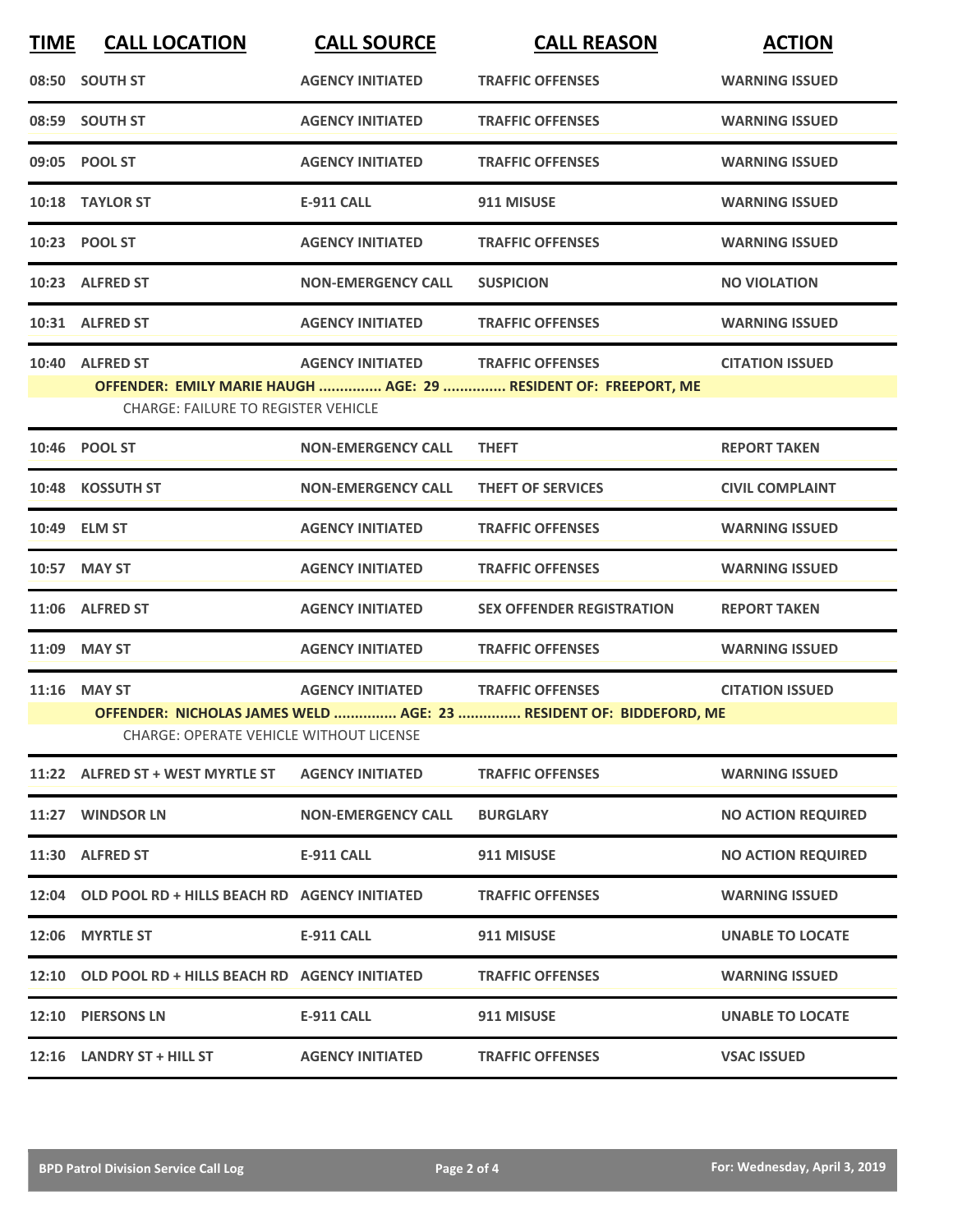## **TIME CALL LOCATION CALL SOURCE CALL REASON ACTION**

**12:26 POOL ST + BLANDINGS WAY AGENCY INITIATED TRAFFIC OFFENSES CITATION ISSUED**

**OFFENDER: OLIVIA AUDREY DUCASSE ............... AGE: 36 ............... RESIDENT OF: BIDDEFORD, ME** CHARGE: OPERATING WITH SUSPENDED REGISTRATION

|       | 12:46 ELM ST                 | <b>NON-EMERGENCY CALL</b> | <b>CHECK WELFARE</b>               | <b>SERVICES RENDERED</b>     |
|-------|------------------------------|---------------------------|------------------------------------|------------------------------|
|       | 13:02 ALFRED ST              | <b>AGENCY INITIATED</b>   | <b>SEX OFFENDER REGISTRATION</b>   | <b>REPORT TAKEN</b>          |
| 13:07 | <b>SOUTH ST</b>              | <b>NON-EMERGENCY CALL</b> | <b>SUSPICION</b>                   | <b>SERVICES RENDERED</b>     |
| 13:13 | <b>POOL ST + CLIFFORD ST</b> | <b>AGENCY INITIATED</b>   | <b>TRAFFIC OFFENSES</b>            | <b>WARNING ISSUED</b>        |
|       | 13:25 WEST ST                | <b>AGENCY INITIATED</b>   | <b>TRAFFIC OFFENSES</b>            | <b>WARNING ISSUED</b>        |
| 13:29 | <b>SOUTH ST</b>              | <b>NON-EMERGENCY CALL</b> | <b>CHECK WELFARE</b>               | <b>SERVICES RENDERED</b>     |
| 13:34 | <b>BOULDER WAY</b>           | <b>NON-EMERGENCY CALL</b> | <b>ARTICLES LOST/FOUND</b>         | <b>SERVICES RENDERED</b>     |
| 13:43 | <b>MAIN ST</b>               | <b>AGENCY INITIATED</b>   | <b>TRAFFIC OFFENSES</b>            | <b>WARNING ISSUED</b>        |
| 13:45 | <b>ALFRED ST</b>             | <b>WALK-IN AT STATION</b> | <b>COURT ORDERED CHECK IN</b>      | <b>SERVICES RENDERED</b>     |
|       | 13:56 POOL ST                | <b>AGENCY INITIATED</b>   | <b>TRAFFIC OFFENSES</b>            | <b>VSAC ISSUED</b>           |
|       | 14:10 ELM ST                 | <b>E-911 CALL</b>         | <b>DISTURBANCE / NOISE</b>         | <b>WARNING ISSUED</b>        |
| 14:23 | <b>GREEN ST</b>              | <b>NON-EMERGENCY CALL</b> | <b>PARKING COMPLAINT</b>           | <b>UNFOUNDED</b>             |
| 14:25 | <b>ELM ST</b>                | <b>AGENCY INITIATED</b>   | <b>TRAFFIC OFFENSES</b>            | <b>VSAC ISSUED</b>           |
| 14:50 | <b>POMERLEAU ST</b>          | <b>NON-EMERGENCY CALL</b> | <b>ARTICLES LOST/FOUND</b>         | <b>NO ACTION REQUIRED</b>    |
| 14:53 | <b>SACO FALLS WAY</b>        | <b>WALK-IN AT STATION</b> | <b>ARTICLES LOST/FOUND</b>         | <b>NEGATIVE CONTACT</b>      |
|       | 15:11 ALFRED ST + ROBERTS ST | <b>AGENCY INITIATED</b>   | <b>TRAFFIC OFFENSES</b>            | <b>WARNING ISSUED</b>        |
| 15:13 | <b>MAIN ST + ST MARYS ST</b> | <b>AGENCY INITIATED</b>   | <b>TRAFFIC OFFENSES</b>            | <b>WARNING ISSUED</b>        |
|       | 15:19 ALFRED ST              | <b>WALK-IN AT STATION</b> | <b>COURT ORDERED CHECK IN</b>      | <b>SERVICES RENDERED</b>     |
|       | 15:26 OAK RIDGE RD           | <b>AGENCY INITIATED</b>   | <b>PRO-ACTIVE DV RESPONSE TEAM</b> | <b>NEGATIVE CONTACT</b>      |
|       | 15:33 ALFRED ST              | <b>AGENCY INITIATED</b>   | <b>PARKING COMPLAINT</b>           | <b>PARKING TICKET ISSUED</b> |
|       | 15:48 POOL ST + KYLE LN      | <b>AGENCY INITIATED</b>   | <b>TRAFFIC OFFENSES</b>            | <b>WARNING ISSUED</b>        |
|       |                              |                           |                                    |                              |
|       | 15:55 ELM ST                 | <b>AGENCY INITIATED</b>   | <b>TRAFFIC OFFENSES</b>            | <b>WARNING ISSUED</b>        |
|       | <b>16:18 CENTER ST</b>       | <b>NON-EMERGENCY CALL</b> | <b>MISSING PERSON</b>              | <b>SERVICES RENDERED</b>     |